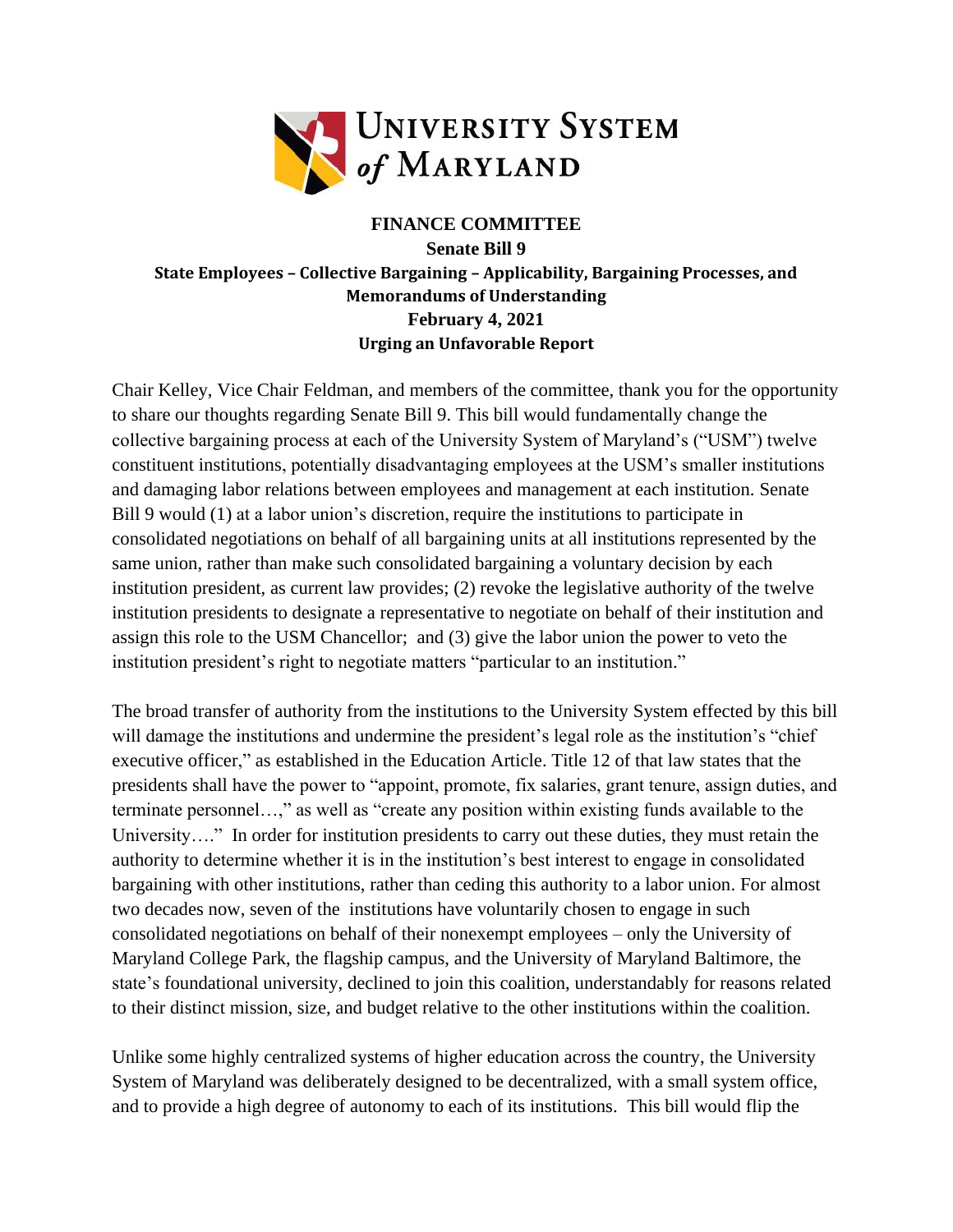relationship between the Board and the presidents with regard to managing the institution's workforce.

Under Maryland law, the USM Board of Regents (Board), to whom the Chancellor reports, is responsible for the broad management of the USM, but has no authority over day-to-day management of the institutions. The law requires the Board to "delegate to the president of each institution authority needed to manage that institution ... including the authority to establish policies appropriate to the institution's mission, size, location and financial resources." If the Board were to overstep that authority and engage in hands-on management of institution personnel, it would usurp the president's statutory authority and may violate accrediting standards that require the institution president to exercise a certain level of authority and autonomy.

There are 26 bargaining units within the USM's twelve institutions, represented by three different labor unions. The Fraternal Order of Police represents eight police units, AFSCME represents five exempt units, nine nonexempt units and one police unit, and MCEA represents two nonexempt units and one police unit.

Required consolidated bargaining, as opposed to the voluntary system under current law, likely will disadvantage the USM's smaller institutions that have fewer financial and other resources, which include USM's historically black institutions. It would create pressure on the USM to either "average" the participating institutions' interests, or acquiesce to the interests of the larger institutions, failing to account for the individual needs and desires of employees at different institutions, resulting in wage provisions that exceed the budget and relevant labor market of the smaller institutions.

The bargaining units at the different institutions do not share a "community of interests" with each other. Each institution has its own distinct mission, and they vary considerably by size, budget, research category, geographic location, labor market and distribution and proportion of employees represented in collective bargaining. Consistent with its accreditation standards, each institution develops its own separate recruitment and performance management policies, work hours, chains of command, supervision, shifts, duties, job titles, work assignments, compensatory leave policies, shift differential, and holiday calendar. Within its existing budget, each institution may create positions deemed necessary, without authorization from the Board. Under these circumstances, it would be impractical for the chancellor, who has no role in these decisions, to be responsible for leading negotiations for one consolidated memorandum of understanding covering employees in the police, exempt and nonexempt bargaining units at all USM institutions.

In addition to amending the Maryland collective bargaining law, Senate Bill 9 utterly guts a foundational section of the Education Article. It inappropriately and unnecessarily revokes the authority of the Chancellor to establish general standards and guidelines governing the